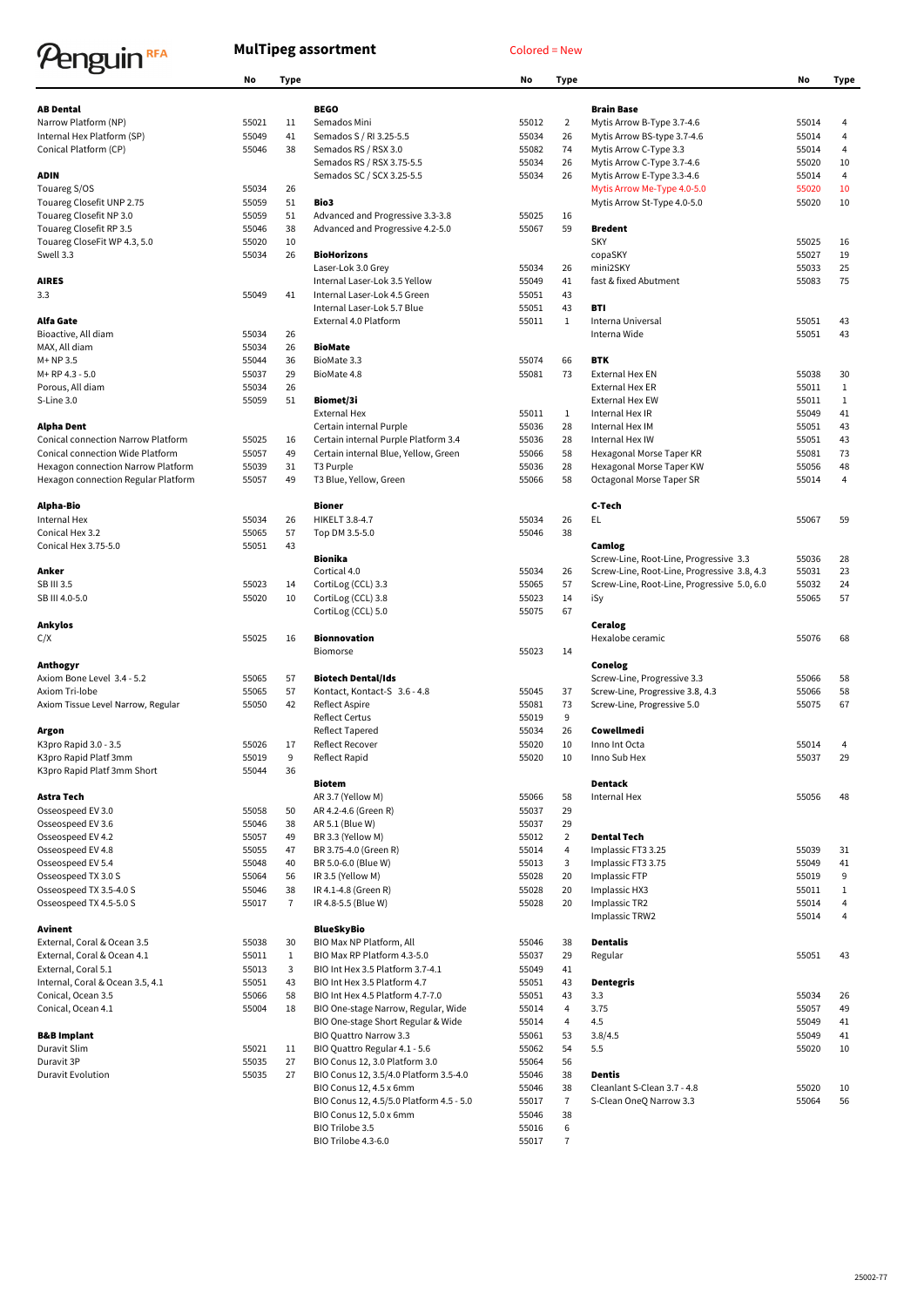|                                              | No             | <b>Type</b>        |                                                         | <b>No</b>      | <b>Type</b>    |                                                            | No             | <b>Type</b>       |
|----------------------------------------------|----------------|--------------------|---------------------------------------------------------|----------------|----------------|------------------------------------------------------------|----------------|-------------------|
| <b>Dentsply</b>                              |                |                    | gt medical                                              |                |                | <b>Intoss Anchor</b>                                       |                |                   |
| PrimeTaper 3.6                               | 55046          | 38                 | <b>HXE</b>                                              | 55011          | $\mathbf{1}$   | Internal Hex 3.7-5.7                                       | 55088          | 80                |
| PrimeTaper 4.2                               | 55057          | 49                 | <b>HXE RP</b>                                           | 55012          | $\overline{2}$ |                                                            |                |                   |
| PrimeTaper 4.8                               | 55055          | 47                 | <b>HXE WP</b>                                           | 55013          | 3              | Intra-lock                                                 |                |                   |
| PrimeTaper 5.4                               | 55055          | 47                 | HXI 4.1                                                 | 55037          | 29             | Intrahex 3.4 - 4.5                                         | 55051          | 43                |
|                                              |                |                    | 002 HXI 4.7                                             | 55049          | 41             | Gold & Blue 3.4 - 6.0                                      | 55051          | 43                |
| <b>Dentium</b>                               |                |                    | <b>OCT 4.3</b>                                          | 55014          | $\overline{4}$ | InDex 3.4 - 3.75                                           | 55015          | 5                 |
| Superline                                    | 55037          | 29                 |                                                         |                |                | InDex 4.0 - 4.3                                            | 55020          | 10                |
| NR Line                                      | 55066          | 58                 | Hahn                                                    |                |                | FlatTop 3.75                                               | 55012          | $\overline{2}$    |
| Simple Line II GH 1,6                        | 55014          | 4                  | Tapered 3.0                                             | 55058          | 50             |                                                            |                |                   |
|                                              |                |                    | Tapered 3.5                                             | 55046          | 38             | <b>IRES</b>                                                |                |                   |
| <b>DEVA</b><br>Bone Level 3.5                |                | 56                 | Tapered 4.3                                             | 55046<br>55037 | 38             | External Hex Narrow 3.3                                    | 55012<br>55011 | 2<br>$\mathbf{1}$ |
| Bone Level 4.5                               | 55064<br>55051 | 43                 | Tapered 5.0<br>Tapered 7.0                              | 55048          | 29<br>40       | External Hex Regular 3.7 - 5.2<br>Internal Hex Narrow 3.3  | 55087          | 79                |
|                                              |                |                    |                                                         |                |                | Internal Hex Regular 3.7 - 5.2                             | 55049          | 41                |
| <b>DIO</b>                                   |                |                    | Hi-Tec                                                  |                |                | Internal Octagon Regular 3.7 - 5.2                         | 55014          | $\overline{4}$    |
| SM Submerged 3.8                             | 55049          | 41                 | Tapered Self Thread NTI 3.3, SLT 3,75                   | 55034          | 26             |                                                            |                |                   |
| SM Submerged 5.0                             | 55020          | 10                 | Tapered Self Thread GTI 4.2, WTI 5.0                    | 55051          | 43             | J Dental Care                                              |                |                   |
| <b>UF II Narrow</b>                          | 55064          | 56                 | Spark TPI                                               | 55034          | 26             | JDEvolution 3.7-6.0                                        | 55067          | 59                |
| UF II Regular                                | 55020          | 10                 | Logic Plus                                              | 55034          | 26             | JDEvolution Plus+ 3.7-6.0                                  | 55067          | 59                |
|                                              |                |                    | Logic LGI 3.0-3.5                                       | 55046          | 38             | JD Evolution S 3.25                                        | 55044          | 36                |
| <b>Ditron Dental</b>                         |                |                    | Logic LGI 4.3-5.0                                       | 55037          | 29             | JD ICON ultra, S 2.75                                      | 55064          | 56                |
| Ultimate 3.75-6.0                            | 55087          | 79                 |                                                         |                |                | <b>Conical Abutment</b>                                    | 55080          | 72                |
| MPI 3.3-6.0                                  | 55087          | 79                 | Hiossen                                                 |                |                |                                                            |                |                   |
| <b>DSP Biomedical</b>                        |                |                    | HS System<br>ET System                                  | 55028<br>55037 | 20<br>29       | <b>Keystone</b><br>Prima / Connex                          | 55049          | 41                |
| External Hexagon (HE) Standard               | 55014          | 4                  | ET 3.2                                                  | 55047          | 39             | Prima / Connex                                             | 55067          | 59                |
| Hexagonal Internal Standard (HiS)            | 55034          | 26                 | ET mini                                                 | 55015          | 5              | Prima / Connex                                             | 55041          | 33                |
| Hexagonal Internal Morse (HIM)               | 55046          | 38                 |                                                         |                |                | Prima / Genesis Narrow                                     | 55049          | 41                |
| Hexagonal Internal Large (HiL)               | 55037          | 29                 | <b>IDI</b> Evolution                                    |                |                | Prima / Genesis Regular                                    | 55067          | 59                |
| Indexed Morse Taper (CMI)                    | 55025          | 16                 | Standard implant 3.75-4.0                               | 55004          | 18             | Prima / Genesis Wide                                       | 55041          | 33                |
|                                              |                |                    | <b>B1One High</b>                                       | 55080          | 72             | <b>Restore Narrow</b>                                      | 55079          | 71                |
| <b>Easy Implant</b>                          |                |                    | <b>B1One Low</b>                                        | 55033          | 25             | Restore Regular                                            | 55011          | 1                 |
| Ocean                                        | 55046          | 38                 |                                                         |                |                | Restore Wide                                               | 55013          | 3                 |
| Lilas                                        | 55037          | 29                 | <b>IDI Implants</b>                                     |                |                | TILOBEMAXX 7.0-9.0                                         | 55041          | 33                |
|                                              |                |                    | BIO 3.5-5.0                                             | 55037          | 29             |                                                            |                |                   |
| <b>Edierre</b>                               |                |                    | ID Cam ST 4.2                                           | 55010          | 13             | Klockner                                                   |                |                   |
| 3-lobe<br>4-lobe                             | 55021<br>55025 | 11<br>16           | ID All<br>ID3 3.1                                       | 55010<br>55021 | 13<br>11       | VEGA Micro 3.0<br><b>VEGA Narrow 3.5</b>                   | 55074<br>55065 | 66<br>57          |
|                                              |                |                    |                                                         |                |                | VEGA Regular 4.0, 4.5                                      | 55034          | 26                |
| Euroteknika                                  |                |                    | Ids /Biotech dental                                     |                |                | KL Narrow 3.3                                              | 55012          | $\overline{2}$    |
| Internal Platform 3.0                        | 55064          | 56                 | Kontact, Kontact-S 3.6 - 4.8                            | 55045          | 37             | KL Regular 3.7, 4.2                                        | 55011          | $\mathbf{1}$      |
| Internal Platform 3.5                        | 55081          | 73                 | Reflect Aspire                                          | 55081          | 73             | KL Wide 4.7                                                | 55013          | 3                 |
| Naturactis/Naturall+3.0                      | 55064          | 56                 | <b>Reflect Certus</b>                                   | 55019          | 9              | SK <sub>2</sub>                                            | 55038          | 30                |
| Naturactis 3.5-5.0                           | 55081          | 73                 | Reflect Tapered                                         | 55034          | 26             | <b>Essential Cone</b>                                      | 55067          | 59                |
| Uneva                                        | 55011          | $\mathbf{1}$       | Reflect Recover                                         | 55020          | 10             | S3M 3.1                                                    | 55079          | 71                |
|                                              |                |                    | <b>Reflect Rapid</b>                                    | 55020          | 10             |                                                            |                |                   |
| <b>Futura implants</b>                       |                |                    |                                                         |                |                | Konmet                                                     |                |                   |
| PRE 4.0                                      | 55014<br>55037 | 4<br>29            | Implance<br>Tissue level                                | 55014          |                | Classic 4.0, 4.8<br>Cylindrical 3.5-4.0                    | 55014<br>55065 | 4<br>57           |
| PRI 4.0                                      |                |                    | Bone level Regular                                      | 55037          | 4<br>29        | Cylindrical 4.5-5.5                                        | 55057          | 49                |
| galimplant                                   |                |                    | Bone level 3.3                                          | 55065          | 57             | Short Cylindrical 5.0-6.0                                  | 55078          | 70                |
| iPx 4012                                     | 55046          | 38                 |                                                         |                |                | Conical 4.4/3.4                                            | 55065          | 57                |
|                                              |                |                    | <b>Implant Direct</b>                                   |                |                | Conical 4.8/3.8, 5.5/4.5                                   | 55057          | 49                |
| <b>GC Implant</b>                            |                |                    | Legacy 1/2/3/4 3.0/3.2                                  | 55012          | $\overline{2}$ |                                                            |                |                   |
| Aadva Narrow                                 | 55081          | 73                 | Legacy 1/2/3/4 3.5/3.7 - 5.7/7.0                        | 55051          | 43             | Kyocera                                                    |                |                   |
| Aadva Regular                                | 55066          | 58                 | RePlant 3.5                                             | 55022          | 12             | FINESIA Bone Level 3.2-3.4 (NP)                            | 55058          | 50                |
| Aadva Wide                                   | 55044          | 36                 | RePlant 4.3 - 5.0                                       | 55010          | 13             | FINESIA Bone Level 3.7-4.2 (RP)                            | 55034          | 26                |
| Aadva short 4.2                              | 55044          | 36                 | RePlant 6.0                                             | 55032          | 24             | FINESIA Bone Level 4.7-5.2 (WP)                            | 55014          | 4                 |
| Genesio Plus 3.4-5.0                         | 55085          | 77                 | ReActive 3.5 Platform                                   | 55022          | 12             | FINESIA Tissue Level 3.7-4.7 (RP)                          | 55014          | 4                 |
| SETIO Plus 3.8                               | 55011          | $\mathbf{1}$       | ReActive 4.3 - 5.0 Platform<br>Interactive 3.0 Platform | 55010<br>55046 | 13<br>38       | FINESIA Tissue Level 4.7-5.2 (WP)<br>POI(HAC) EX 3.7 TP/ST | 55014<br>55085 | 4<br>77           |
| Geass                                        |                |                    | Interactive 3.4 Platform                                | 55037          | 29             | POI(HAC) EX 4.2 TP/ST                                      | 55025          | 16                |
| Way Extra                                    | 55081          | 73                 | Screwindirect 5.0 PF 3.0 - 5.7                          | 55070          | 62             | POI(HAC) 2P 3.7/4.2                                        | 55004          | 18                |
|                                              |                |                    |                                                         |                |                |                                                            |                |                   |
| <b>Global D</b>                              |                |                    | <b>Implant One</b>                                      |                |                | Lasak                                                      |                |                   |
| In-Kone 4.0-5.0                              | 55024          | 15                 | 100 Series Std thread                                   | 55029          | 21             | <b>BioniQ QR</b>                                           | 55066          | 58                |
| TwinKon 3.5-4.5                              | 55122          | 88                 | 200 Series Std thread                                   | 55029          | 21             | <b>BioniQ QN</b>                                           | 55021          | 11                |
|                                              |                |                    | 300 Series Std thread (blue)                            | 55029          | 21             |                                                            |                |                   |
| gmi                                          |                |                    | 400 Series Std thread (purple)                          | 55035          | 27             | Leader                                                     |                |                   |
| avantgard RP 3.75-4.25                       | 55066          | 58                 | 500 series Std thread (green)                           | 55035          | 27             | Internal Hex, 3.3 - 5.5 mm                                 | 55034          | 26                |
| avantgard WP 4.75-5.75                       | 55075          | 67                 | 300 Series Wide thread (blue)                           | 55029          | 21             | Cono-In                                                    | 55067          | 59                |
| frontier RP, WP                              | 55051          | 43                 | 400 Series Wide thread (purple)                         | 55035          | 27             |                                                            |                |                   |
| phoenix NP 3.3<br>phoenix Std 3.3 - Wide 5.0 | 55038          | 30                 |                                                         |                |                | <b>Maxillent</b>                                           |                |                   |
| Monolith 3.0                                 | 55011<br>55043 | $\mathbf{1}$<br>35 | <b>Implant Swiss</b><br>Tissue level                    | 55014          | $\overline{4}$ | iRaise                                                     | 55049          | 41                |
|                                              |                |                    | Bone level Regular                                      | 55037          | 29             | Medentika                                                  |                |                   |
| <b>GP Implants</b>                           |                |                    | Bone level 3.3                                          | 55065          | 57             | Microcone NI                                               | 55021          | 11                |
| SSI Spiral Shape implant                     | 55051          | 43                 |                                                         |                |                | Microcone RI                                               | 55081          | 73                |
|                                              |                |                    | Implantvision                                           |                |                |                                                            | 55081          |                   |
|                                              |                |                    |                                                         |                |                | Quattrocone RI                                             |                | 73                |
|                                              |                |                    | Internal Hex 3.7-5.7                                    | 55034          | 26             | Quattrocone 30 Al                                          | 55081          | 73                |
|                                              |                |                    |                                                         |                |                | Procone 3.3                                                | 55119          | 85                |
|                                              |                |                    | Innobiosurg                                             |                |                | Procone 3.8                                                | 55031          | 23                |
|                                              |                |                    | MagiCore Regular                                        | 55018          | 8              | Procone 4.3                                                | 55031          | 23                |
|                                              |                |                    |                                                         |                |                | Procone 5.0                                                | 55032          | 24                |
|                                              |                |                    |                                                         |                |                |                                                            |                |                   |
|                                              | No             | <b>Type</b>        |                                                         | No             | <b>Type</b>    |                                                            | No             | Type              |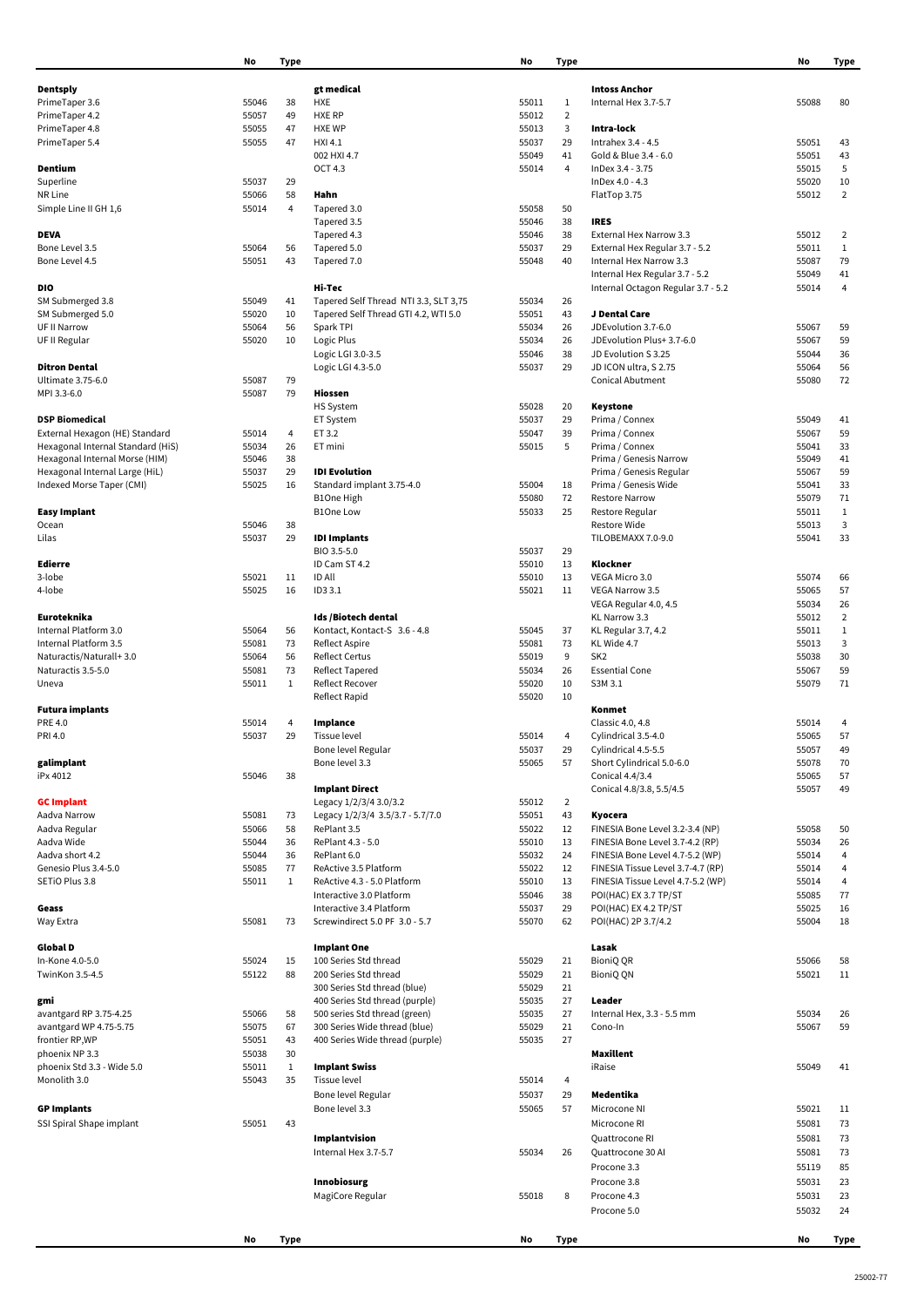| <b>Medentis</b>                           |       |              | <b>Nobel Biocare</b>                      |                |                | <b>Paltop</b>                                           |       |        |
|-------------------------------------------|-------|--------------|-------------------------------------------|----------------|----------------|---------------------------------------------------------|-------|--------|
| ICX Premium/Active Master 3.75 - 4.8 (BL) | 55062 | 54           | Brånemark System Ext hex RP               | 55011          | $\mathbf{1}$   | Standard 3.75-5.0                                       | 55034 | 26     |
| ICX Premium/Active Master 3.3 (BL)        | 55058 | 50           | Brånemark System Ext hex NP               | 55012          | $\overline{2}$ | Narrow                                                  | 55027 | 19     |
| ICX Plus 3.45 Tissue Level                | 55039 | 31           | Brånemark System Ext hex WP               | 55013          | 3              | PCA Conical                                             | 55066 | 58     |
|                                           |       |              | Tri-lobe Connection NP                    | 55022          | 12             |                                                         |       |        |
| <b>Medical Instinct</b>                   |       |              | Tri-lobe Connection RP, WP                | 55010          | 13             | <b>Phibo</b>                                            |       |        |
| Hex 3.0                                   | 55071 | 63           | Tri-lobe Connection 6.0                   | 55032          | 24             | Aurea EVO NP                                            | 55027 | 19     |
| Hex 3.4, 4.0, 5.0                         | 55052 | 44           | <b>Conical Connection 3.0</b>             | 55058          | 50             | Aurea EVO RP, WP                                        | 55051 | 43     |
| Cone 3.0, 3.4, 4.0                        | 55071 | 63           | <b>Conical Connection Narrow</b>          | 55046          | 38             | TSA S3                                                  | 55074 | 66     |
| Cone 5.0                                  | 55072 | 64           | <b>Conical Connection Regular</b>         | 55037          | 29             | TSA S4, S5                                              | 55034 | 26     |
|                                           |       |              | <b>Conical Connection Wide 5.5</b>        | 55048          | 40             | TSH S3, S4, S5                                          | 55011 | 1      |
| <b>Medigma Biomedical</b>                 |       |              | N1 Regular                                | 55126          | 92             |                                                         |       |        |
| Mars 3,5-6,0                              | 55057 | 49           | MUANP&RP                                  | 55080          | 72             | P-I Brånemark                                           |       |        |
| FixTite 3,5-6                             | 55057 | 49           | On1 NP, RP, WP                            | 55042          | 34             | <b>HEX 3.3</b>                                          | 55115 | 81     |
| Fix-a-Dent 3,75-6                         | 55057 | 49           |                                           |                |                | HEX 3.75 -5.0                                           | 55117 | 83     |
|                                           |       |              | <b>Noris Medical</b>                      |                |                | AMP 3.3                                                 | 55039 | $31\,$ |
| Medimecca                                 |       |              | Tuff 3.3 - 6.0                            | 55034          | 26             | AMP 3.75 - 4.8                                          | 55118 | 84     |
| PT SLA Chaorum                            | 55047 | 39           |                                           |                |                | MT 3.3 - 4.8                                            | 55046 | $38\,$ |
|                                           |       |              | <b>Novem</b>                              |                |                | Conical Abutment HEX, AMP, MT                           | 55080 | 72     |
| Megagen                                   |       |              | 3.4                                       | 55039          | 31             |                                                         |       |        |
| Anyridge                                  | 55051 | 43           | 3.8                                       | 55016          | 6              | <b>Prodent Italia</b>                                   |       |        |
| Anyone Internal                           | 55037 | 29           | 4.2, 5.0                                  | 55057          | 49             | Twinner & Prime, Conomet, Collar: Orange                | 55027 | 19     |
| Mini                                      | 55064 | 56           |                                           |                |                | Twinner & Prime, Conomet, Collar:: Fuchsia              | 55051 | 43     |
| <b>MUA</b>                                | 55080 | 72           | <b>NucleOss</b>                           |                |                | Twinner & Prime, Conomet, Collar: Green                 | 55067 | 59     |
| Octa                                      | 55121 | 87           | Tpure Bone Level                          | 55004          | 18             | Twinner & Prime, Conomet, Collar: Yellow                | 55020 | 10     |
|                                           |       |              | <b>T6 Bonel Level</b>                     | 55074          | 66             | Prime, Conomet, Collar: Blue                            | 55020 | 10     |
| <b>Meisinger Implants</b>                 |       |              |                                           |                |                |                                                         |       |        |
| OKTAGON Tissue Level RP, WP               | 55014 | 4            | <b>OCO Biomedical</b>                     |                |                | Qualia                                                  |       |        |
| <b>OKTAGON Bone Level NC</b>              | 55061 | 53           | Engage 3.25                               | 55027          | 19             | NeoActive                                               | 55046 | 38     |
| <b>OKTAGON Bone Level RC</b>              | 55062 | 54           | Engage 4.0-6.0                            | 55051          | 43             |                                                         |       |        |
|                                           |       |              | ERI 3.25                                  | 55069          | 61             | Quest                                                   |       |        |
| Microdent                                 |       |              | ERI 4.0-5.0                               | 55014          | 4              | Hylock NP                                               | 55030 | 22     |
| Universal                                 | 55011 | 1            | TSI 3.25                                  | 55068          | 60             | Hylock RP                                               | 55066 | 58     |
| Microdent 2.8 - 3.25                      | 55068 | 60           | TSI 4.0-5.0                               | 55011          | 1              |                                                         |       |        |
| Microdent 3.3 - 5.0                       | 55011 | $\mathbf{1}$ |                                           |                |                | Resista                                                 |       |        |
| Microdent 5.5 - 8.0                       | 55013 | 3            | <b>OsseoFuse</b>                          |                |                | WIS 3.0-5.0                                             | 55049 | 41     |
| Genius 3.0                                | 55025 | 16           | Hexaplus/HexaPlus-S Sinus 3.75-7.5        | 55081          | 73             |                                                         |       |        |
|                                           |       | 43           | ConicalPlus/ConicalPlus-S Sinus 3.75-5.25 |                | 5              | <b>Rex Implants</b>                                     |       |        |
| Genius 3.5 - 5.0                          | 55051 |              |                                           | 55015          |                |                                                         |       |        |
| Ektos 3.2                                 | 55023 | 14           |                                           |                |                | External hex TL 1.8                                     | 55060 | 52     |
| Ektos 3.7 - 8.0                           | 55051 | 43           | Osstem                                    |                |                | Internal hex TL 2.9                                     | 55034 | 26     |
| Trylogic 3.5 - 4.2                        | 55051 | 43           | <b>ETIII 3.5</b>                          | 55015          | 5              |                                                         |       |        |
| Trylogic 5.0                              | 55075 | 67           | ETIII 4.0-5.0                             | 55037          | 29             | <b>Ritter</b>                                           |       |        |
|                                           |       |              | US Regular                                | 55011          | 1              | Multi Unit                                              | 55033 | 25     |
| <b>MIS</b>                                |       |              | US Mini                                   | 55012          | 2              | Spiral SB/LA Narrow PF 2.9                              | 55081 | 73     |
| Conical connection Narrow (C1, V3)        | 55081 | 73           | US Wide                                   | 55013          | 3              | Spiral SB/LA Standard PF 3.75                           | 55049 | 41     |
| Conical connection Standard (C1, V3)      | 55087 | 79           | US Wide PS                                | 55011          | $\mathbf{1}$   |                                                         |       |        |
| Conical connection Wide (C1)              | 55041 | 33           | SS Regular, Wide                          | 55028          | 20             | <b>RS Implant</b>                                       |       |        |
| Seven and M4 Narrow                       | 55027 | 19           | TS Regular, Reg Short, Diam 6 & 7         | 55037          | 29             | $3.5 - 6.0$                                             | 55020 | 10     |
| Seven and M4 Standard                     | 55049 | 41           | TS Mini 3.5                               | 55015          | 5              |                                                         |       |        |
| Seven Wide 5.0                            | 55051 | 43           | TS Mini 3.0                               | 55047          | 39             | <b>Schütz Dental</b>                                    |       |        |
| Connect abutment NP, SP, WP               | 55115 | 81           |                                           |                |                | Impla cylindrical                                       | 55052 | 44     |
| Multi Unit System                         | 55033 | 25           | <b>Osteo Plus</b>                         |                |                | <b>IMPLA micro Retention Cone 4.2</b>                   | 55052 | 44     |
|                                           |       |              | Iridium PF 3.8 & 4.2                      | 55079          | 71             |                                                         |       |        |
| myplant GmbH                              |       |              | She 3.45, 3.75                            | 55011          | $\mathbf{1}$   | <b>SGS Implant</b>                                      |       |        |
| Myplant two 3,5-4,5                       | 55077 | 69           | Shi 3.75, 4.2                             | 55049          | 41             | P1, P7 Platform                                         | 55049 | 41     |
| Myplant Bio 4,0                           | 55077 | 69           | Shi 5.0                                   | 55051          | 43             | P1D, P5D, P7D                                           | 55049 | 41     |
|                                           |       |              |                                           |                |                | P7N                                                     | 55059 | 51     |
| <b>Neo Biotech</b>                        |       |              | <b>OT-Medical</b>                         |                |                |                                                         |       |        |
| IS II 4.0                                 | 55020 | 10           | OT-F2 3.4, 3.8                            | 55053          | 45             | <b>SHOFU</b>                                            |       |        |
| IS III 4.0                                | 55020 | 10           | OT-F2 4.1                                 | 55073          | 65             | BIOFIX 3.0                                              | 55064 | 56     |
|                                           |       |              | OT-F2 5.0                                 | 55125          | 91             | BIOFIX 4.0                                              | 55046 | 38     |
| <b>Neodent</b>                            |       |              |                                           |                |                | BIOFIX 4.5                                              | 55046 | 38     |
| <b>Cone Morse Connection</b>              | 55025 | 16           | Overmed                                   |                |                |                                                         |       |        |
| <b>Grand Morse Connection</b>             | 55066 | 58           | Easyline Easydip                          | 55020          | 10             | <b>SIC invent</b>                                       |       |        |
| <b>Titamax WS Conection</b>               | 55056 | 48           | <b>ETLINE</b>                             | 55034          | 26             | <b>MUA</b>                                              | 55120 | 86     |
| <b>GM Micro Conical Abutment</b>          | 55080 | 72           |                                           |                |                | SICace 3.4 - 5.0                                        | 55052 | 44     |
|                                           |       |              | Oxy Implant                               |                |                | SICmax, SICtapered 3.7 - 5.2                            | 55052 | 44     |
| <b>Neoss</b>                              |       |              | Internal                                  | 55020          | 10             | SICvantage® max, SICvantage tapered 3.0                 | 55026 | 17     |
| SP $(\emptyset$ 3.5 implants and wider)   | 55004 | 18           | Kone Conical Narrow                       | 55021          | 11             | SICvantage® max, SICvantage tapered 3.7                 | 55116 | 82     |
| NP (Ø 3.25)                               | 55027 | 19           | Kone Conical Regular                      | 55051          | 43             | SICvantage <sup>®</sup> max, SICvantage tapered 4.2-5.2 | 55054 | 46     |
| <b>Access Abutment</b>                    | 55060 | 52           | PSK Line Regular                          | 55051          | 43             |                                                         |       |        |
|                                           |       |              | External Mini                             | 55079          | 71             | <b>Simply Implants</b>                                  |       |        |
|                                           |       |              | <b>External Regular</b><br>External Maxi  | 55011<br>55011 | 1<br>1         | Internal Hex                                            | 55051 | 43     |

| No<br>No<br>Туре<br>Туре |
|--------------------------|
|--------------------------|

| <b>SIN</b>             |       |    | ticare                |       |    |
|------------------------|-------|----|-----------------------|-------|----|
| Strong SW CM           | 55023 | 14 | Osseus Mini, Standard | 55011 |    |
| Strong SW Int Hex      | 55035 | 27 | Osseus Maxi           | 55013 | 3  |
| Unitite CM 2.9         | 55084 | 76 | Osseus Maxi ps        | 55011 |    |
| Unitite CM 3.5         | 55077 | 69 | Inhex Mini            | 55021 | 11 |
| Unitite CM Compact 4.0 | 55085 | 77 | Inhex Standard        | 55046 | 38 |
| Tryon 3.25 - 5.0       | 55011 |    | Inhex Maxi            | 55017 |    |